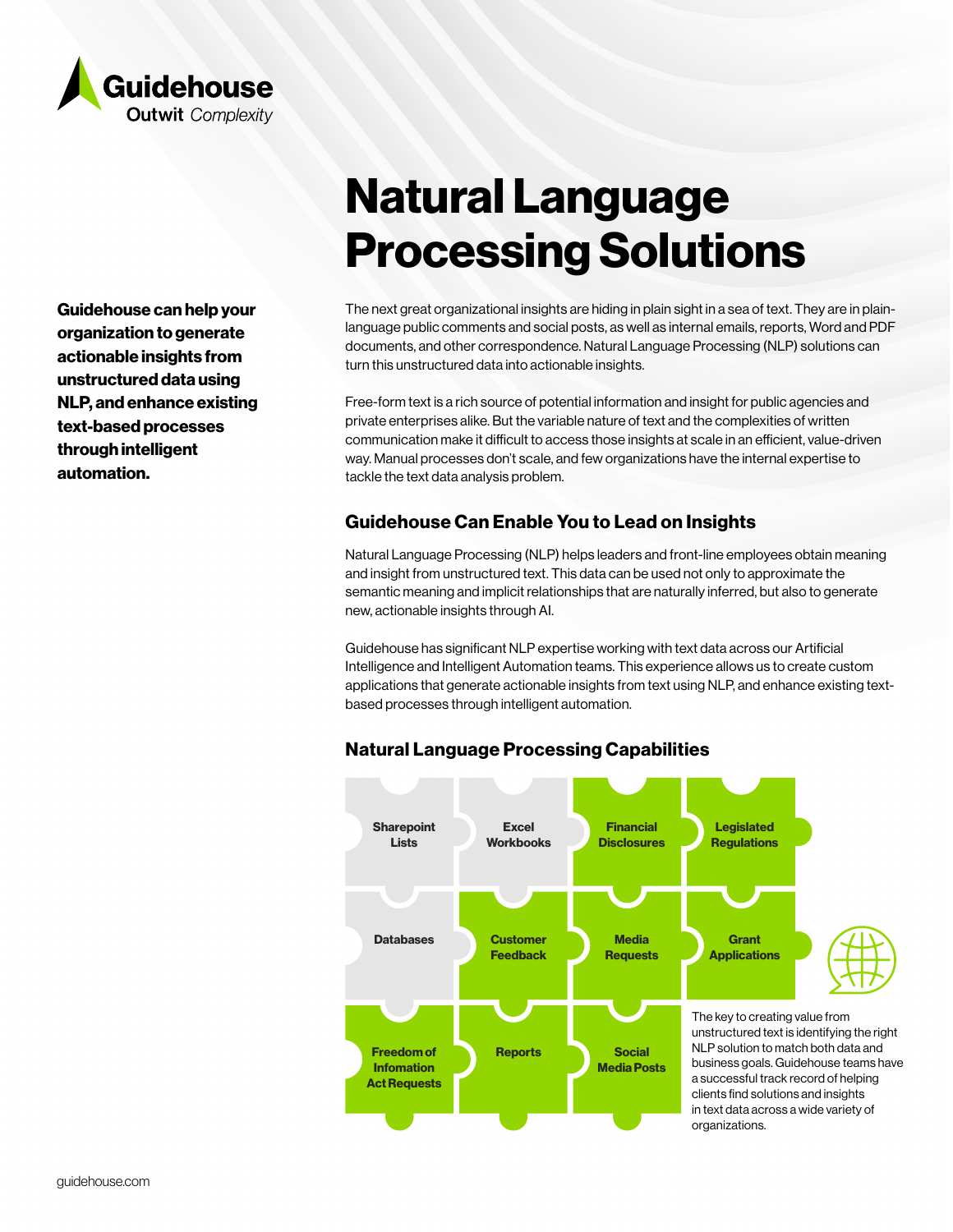

# Benefits of Natural Language Processing

Obtaining value from text data at scale can be challenging because of the diverse range of text formats and analytical objectives. Guidehouse overcomes these challenges by properly scoping projects and developing NLP applications that provide tangible benefits, such as:

- **Large-scale analysis:** Many organizations know the hidden value of their text data but lack the resources to transform manual review to automated insights. NLP combines institutional know-how with computing power to extract value rapidly and at massive scale.
- Streamlined processes and reduced costs: NLP methods can reduce hours of document review and processing to just minutes or less.
- More objective and accurate analysis: NLP provides insights and results based on both supervised and unsupervised learning methods and scoring, which reduces biases or distortion.
- Reduced risk through better understanding of market: Hidden insights from social media, feedback, and other correspondence can bring issues to the forefront before they reach critical mass.
- Real, actionable insights: NLP processes return dashboard-friendly top-line summaries as well as connections which a manual review might never uncover or dismiss as coincidence.
- **Empowered employees:** Minimize time spent on document review, reducing human error on text analysis and frees more time for reasoned response and other tasks which require human judgment.
- Improved customer satisfaction: NLP can reduce the burden on customers to force their text input to conform to a rigid format, and help documents reach the right eyes faster.

Guidehouse professionals are skilled in multiple key NLP disciplines, including:

- Topic modeling. Uncover common themes from a body of related documents, such as open-ended comments on client surveys.
- Intelligent automation. Automate the repetitive review of text data with NLP methods that extract text from documents in any format. Intelligent automation can also be used to provide immediate insight and to pass text to other solutions for further analysis.
- Sentiment analysis. Reveal the affect (emotion) and subjective points of view found in text, such as social media posts about an organization.
- Document classification. Assign documents to one or more pre-defined categories based on topics and content for easier review.
- Document grouping. Segment documents into groups based on similarities discovered through unsupervised clustering algorithms.
- Document summarization. Implement automated scoring methods and both extractive and abstractive methods to discover the subset of most relevant text in even the longest documents.